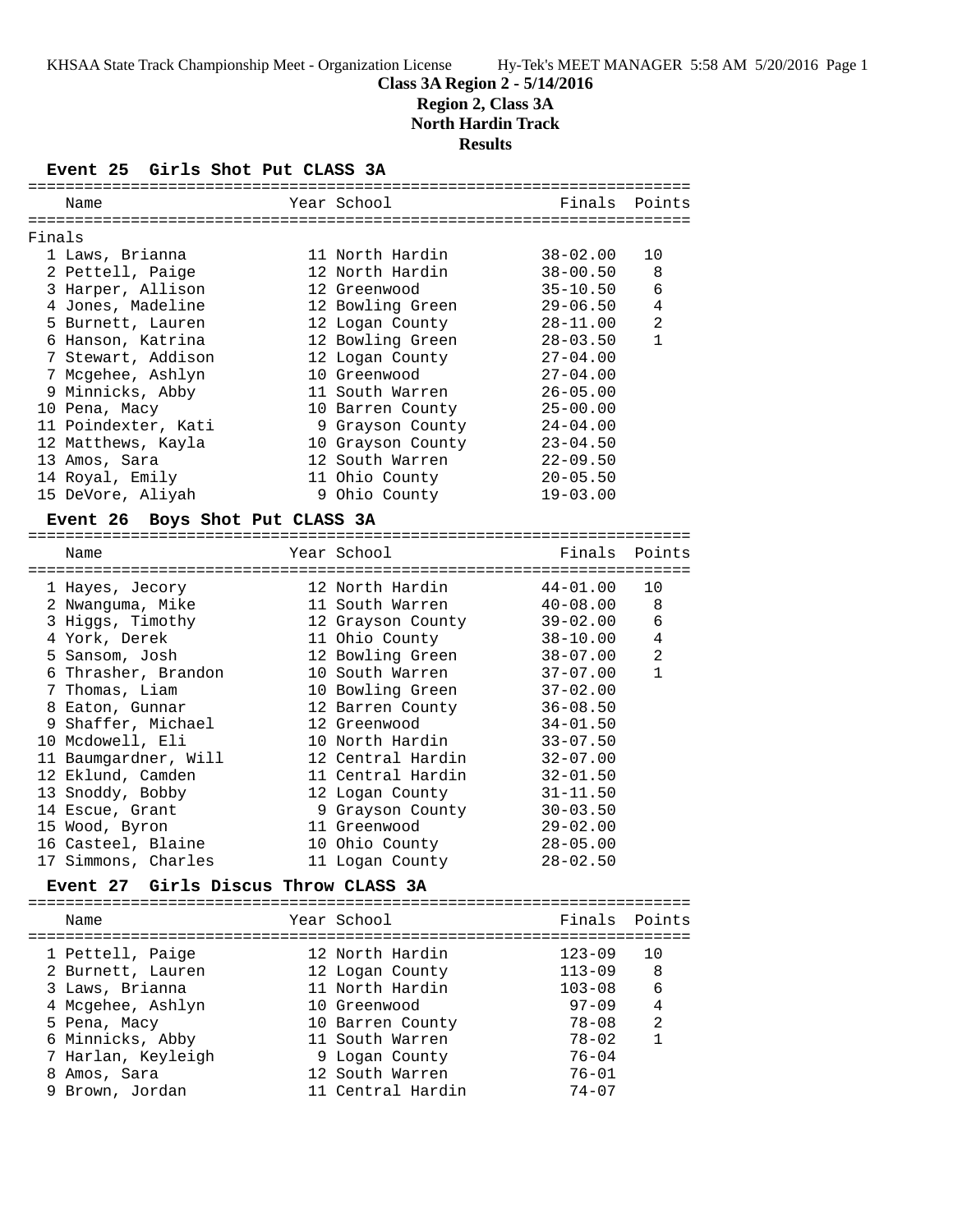KHSAA State Track Championship Meet - Organization License Hy-Tek's MEET MANAGER 5:58 AM 5/20/2016 Page 2

### **Class 3A Region 2 - 5/14/2016**

**Region 2, Class 3A**

**North Hardin Track**

**Results**

#### **....Event 27 Girls Discus Throw CLASS 3A**

| 10 Poindexter, Kati | 9 Grayson County  | $73 - 01$ |
|---------------------|-------------------|-----------|
| 11 Hanson, Katrina  | 12 Bowling Green  | $69 - 06$ |
| 12 Reilly, Mary     | 10 Central Hardin | $62 - 09$ |
| 13 Royal, Emily     | 11 Ohio County    | $61 - 08$ |
| 14 DeVore, Aliyah   | 9 Ohio County     | $59 - 03$ |
| 15 Napier, Geneva   | 10 Bowling Green  | $57 - 07$ |
| 16 Matthews, Kayla  | 10 Grayson County | $55 - 03$ |
| -- Harper, Allison  | 12 Greenwood      | FOUL      |

#### **Event 28 Boys Discus Throw CLASS 3A**

======================================================================= Name **The Year School** Finals Points

| 1 Yates, Cy         | 11 North Hardin   | $139 - 08$ | 10             |
|---------------------|-------------------|------------|----------------|
| 2 Nwanquma, Mike    | 11 South Warren   | $131 - 03$ | 8              |
| 3 Eaton, Gunnar     | 12 Barren County  | $115 - 02$ | 6              |
| 4 York, Derek       | 11 Ohio County    | $112 - 04$ | 4              |
| 5 Snoddy, Bobby     | 12 Logan County   | $112 - 02$ | $\mathfrak{D}$ |
| 6 Shaffer, Michael  | 12 Greenwood      | $102 - 04$ | $\overline{1}$ |
| 7 Potter, Trey      | 10 Bowling Green  | $98 - 03$  |                |
| 8 Higginbotham, Sam | 12 Bowling Green  | $95 - 02$  |                |
| 9 Higgs, Timothy    | 12 Grayson County | $91 - 10$  |                |
| 10 Cantu, David     | 10 Central Hardin | $91 - 00$  |                |
| 11 Zunun, Robert    | 10 Ohio County    | $90 - 00$  |                |
| 12 Volk, Dalton     | 10 Grayson County | $89 - 05$  |                |
| 13 Dant, Patrick    | 11 Central Hardin | $88 - 09$  |                |
| 14 Mcdowell, Eli    | 10 North Hardin   | $82 - 01$  |                |
| 15 Adams, Tyler     | 12 Greenwood      | $79 - 01$  |                |

## **Event 29 Girls Long Jump CLASS 3A**

======================================================================= Name The Year School The Finals Points ======================================================================= 1 Francois, Jaylynn 12 North Hardin 16-10.00 10 2 Hines, Jessica 11 Logan County 15-10.50 8 3 Hines, Monica 10 Logan County 15-00.50 6 4 Dye, Nia 12 Bowling Green 14-09.50 4 5 Rhodes, Hayley 12 Greenwood 14-02.25 2 6 Smart, Camille 11 Bowling Green 14-01.50 1 7 Parrish, Jennynn 12 Central Hardin 14-00.50 8 Simms, Trinity 10 North Hardin 13-11.25 9 Wimsatt, Maria 10 Ohio County 13-06.50 10 Bush, Brooke 11 South Warren 13-01.00 11 Grothe, Julia 12 Greenwood 13-00.75 12 Crume, Emery 9 Grayson County 11-11.50 13 Spalding, Makayla 12 Grayson County 11-08.75 14 Haynes, Laquoinia 10 South Warren 11-05.25

### **Event 30 Boys Long Jump CLASS 3A**

| Name            | Year School     | Finals Points |        |
|-----------------|-----------------|---------------|--------|
| 1 James, Kasaun | 12 North Hardin | $21 - 04.00$  | ່ 1 ປີ |
| 2 Taylor, Davis | 12 Greenwood    | $19 - 10.00$  |        |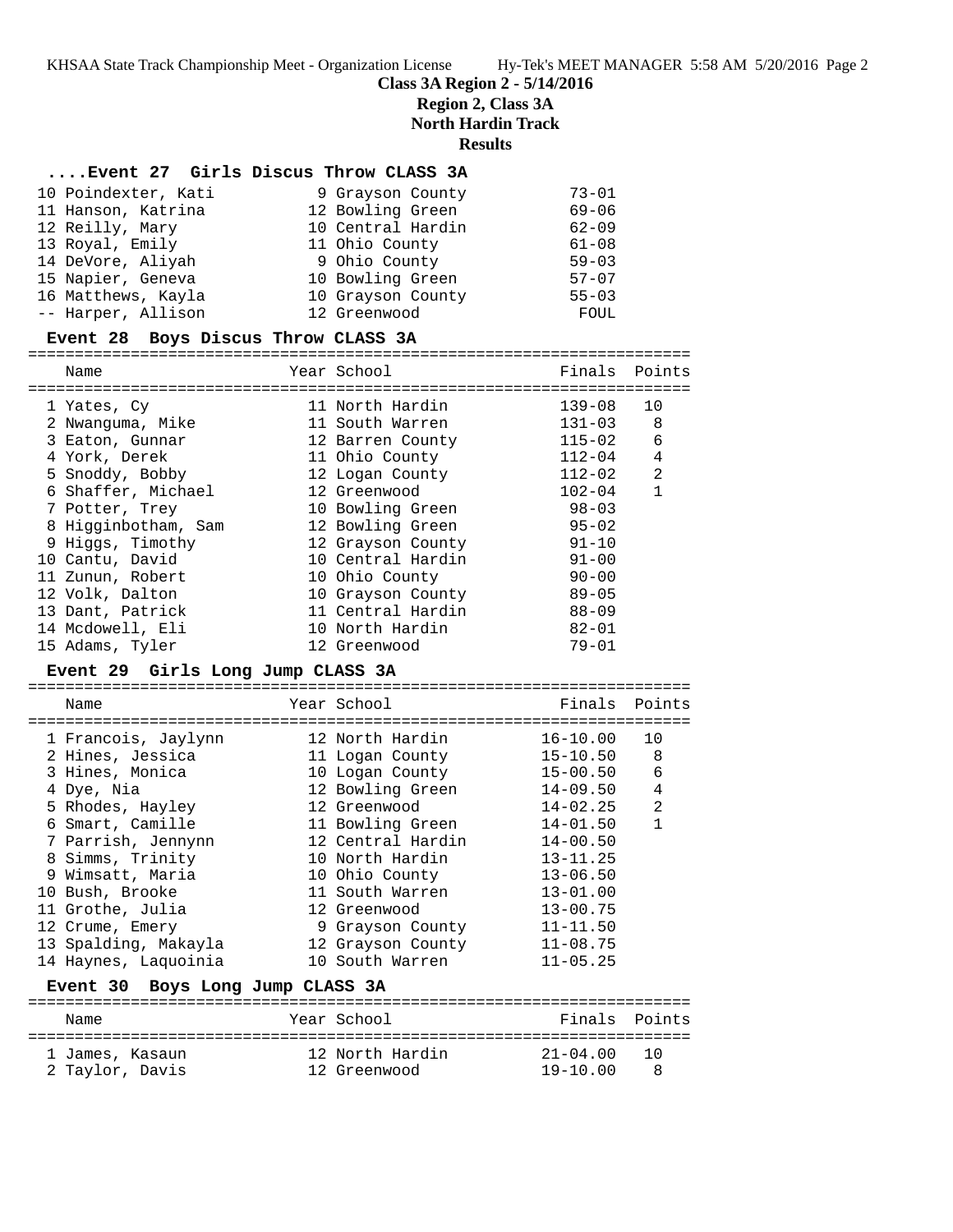## **Class 3A Region 2 - 5/14/2016**

|                                              | <b>Region 2, Class 3A</b><br><b>North Hardin Track</b><br><b>Results</b> |                   |                                                                                                                                                                                                                                                                                                             |                |
|----------------------------------------------|--------------------------------------------------------------------------|-------------------|-------------------------------------------------------------------------------------------------------------------------------------------------------------------------------------------------------------------------------------------------------------------------------------------------------------|----------------|
|                                              |                                                                          |                   |                                                                                                                                                                                                                                                                                                             |                |
|                                              |                                                                          |                   | $19 - 04.25$                                                                                                                                                                                                                                                                                                | 6              |
|                                              |                                                                          |                   |                                                                                                                                                                                                                                                                                                             | 4              |
|                                              |                                                                          |                   | $19 - 02.50$                                                                                                                                                                                                                                                                                                | $\overline{a}$ |
| 6 Ward, Sam                                  |                                                                          |                   | $18 - 05.00$                                                                                                                                                                                                                                                                                                | $\mathbf{1}$   |
| 7 McKinney, Josh                             |                                                                          |                   | $17 - 05.25$                                                                                                                                                                                                                                                                                                |                |
| 8 Saltsman, Nate                             |                                                                          |                   | $17 - 04.25$                                                                                                                                                                                                                                                                                                |                |
| 9 Rhoades, Ethan                             |                                                                          |                   | $16 - 10.50$                                                                                                                                                                                                                                                                                                |                |
| 10 Hadden, Hunter                            |                                                                          |                   | $16 - 04.25$                                                                                                                                                                                                                                                                                                |                |
| 11 Byrd, Greg                                |                                                                          |                   | $16 - 03.00$                                                                                                                                                                                                                                                                                                |                |
| 12 Perkinson, Alex                           |                                                                          |                   | $16 - 02.25$                                                                                                                                                                                                                                                                                                |                |
| 13 Woolen, Dalton                            |                                                                          |                   | $14 - 11.00$                                                                                                                                                                                                                                                                                                |                |
| 14 Daugherty, John                           |                                                                          |                   | $14 - 07.75$                                                                                                                                                                                                                                                                                                |                |
|                                              |                                                                          |                   |                                                                                                                                                                                                                                                                                                             |                |
|                                              |                                                                          |                   |                                                                                                                                                                                                                                                                                                             |                |
| Name                                         |                                                                          | Year School       | Finals                                                                                                                                                                                                                                                                                                      | Points         |
|                                              |                                                                          |                   |                                                                                                                                                                                                                                                                                                             |                |
| 1 Francois, Jaylynn                          |                                                                          | 12 North Hardin   | $33 - 07.00$                                                                                                                                                                                                                                                                                                | 10             |
| 2 Dye, Nia                                   |                                                                          | 12 Bowling Green  | $32 - 09.00$                                                                                                                                                                                                                                                                                                | 8              |
| 3 Bailey, Zayana                             |                                                                          | 11 South Warren   | $32 - 05.00$                                                                                                                                                                                                                                                                                                | 6              |
| 4 Grothe, Julia                              |                                                                          | 12 Greenwood      | $31 - 03.50$                                                                                                                                                                                                                                                                                                | 4              |
| 5 Crume, Emery                               |                                                                          | 9 Grayson County  | $31 - 02.00$                                                                                                                                                                                                                                                                                                | 2              |
| 6 Dennis, Jayla                              |                                                                          | 12 North Hardin   | $31 - 00.00$                                                                                                                                                                                                                                                                                                | $\mathbf{1}$   |
| 7 Smart, Camille                             |                                                                          | 11 Bowling Green  | $30 - 00.50$                                                                                                                                                                                                                                                                                                |                |
| 8 Rhodes, Hayley                             |                                                                          | 12 Greenwood      | $29 - 06.00$                                                                                                                                                                                                                                                                                                |                |
| Boys Triple Jump CLASS 3A<br><b>Event 32</b> |                                                                          |                   |                                                                                                                                                                                                                                                                                                             |                |
| Name                                         |                                                                          | Year School       | Finals                                                                                                                                                                                                                                                                                                      | Points         |
|                                              |                                                                          |                   |                                                                                                                                                                                                                                                                                                             |                |
|                                              |                                                                          | 12 North Hardin   | $45 - 11.00$                                                                                                                                                                                                                                                                                                | 10             |
| 1 Randles, Jermey<br>2 Bennett, Kevin        |                                                                          | 11 North Hardin   | $44 - 10.00$                                                                                                                                                                                                                                                                                                | 8              |
| 3 Cummings, Bryan                            |                                                                          | 12 South Warren   | $43 - 09.00$                                                                                                                                                                                                                                                                                                | 6              |
| 4 McNeal, Debrion                            |                                                                          | 12 Central Hardin | $40 - 11.00$                                                                                                                                                                                                                                                                                                | 4              |
|                                              | 3 Janiszewiski, Thomas<br>4 Cleary, Blake<br>5 Cummings, Bryan           |                   | Event 30 Boys Long Jump CLASS 3A<br>12 North Hardin<br>12 Bowling Green<br>12 South Warren<br>12 Greenwood<br>10 Logan County<br>10 Grayson County<br>12 Ohio County<br>9 Logan County<br>10 South Warren<br>11 Bowling Green<br>10 Ohio County<br>11 Central Hardin<br>Event 31 Girls Triple Jump CLASS 3A | $19 - 03.50$   |

 12 Embry, Kyle 9 Ohio County 33-09.00 13 Woolen, Dalton 10 Ohio County 30-10.00 14 Stinnett, Jacob 10 Grayson County 30-00.00 **Event 33 Girls High Jump CLASS 3A**

 6 Perkinson, Alex 11 Bowling Green 38-08.00 1 7 Brown, Darren 12 Greenwood 37-00.00 8 Withrow, King 9 Bowling Green 35-10.00 9 Higgins, John 11 Logan County 35-05.00 10 Saltsman, Nate 10 Grayson County 35-01.50 11 Anthony, Aj 11 Greenwood 33-11.00

======================================================================= Name The Year School The Finals Points ======================================================================= 1 Windham, Rylee 12 North Hardin 5-00.00 10 2 Bailey, Zayana 11 South Warren 4-10.00 7 O O O 3 botts, annabelle 9 Barren County J4-10.00 7 0 XO XXO 4 Jackson, Rose Mary 11 Greenwood 4-08.00 4 O O XXO 5 Davis, Taylor 12 Barren County J4-08.00 2 XO O O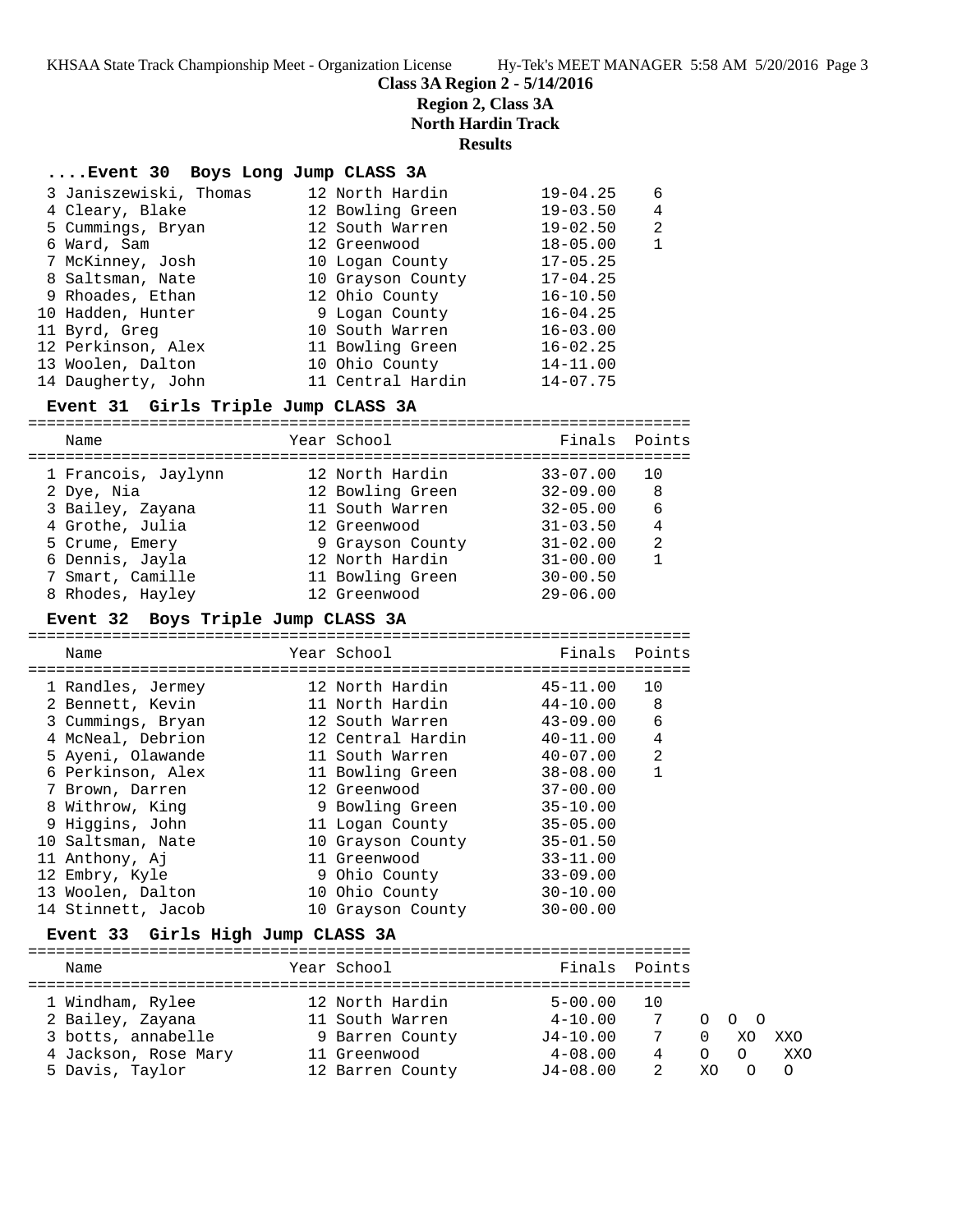KHSAA State Track Championship Meet - Organization License Hy-Tek's MEET MANAGER 5:58 AM 5/20/2016 Page 4

**Class 3A Region 2 - 5/14/2016**

**Region 2, Class 3A**

**North Hardin Track**

#### **Results**

### **....Event 33 Girls High Jump CLASS 3A**

| 6 Vincent, Laura       | 8 Grayson County  | $4 - 06.00$ | 0.33 |
|------------------------|-------------------|-------------|------|
| 6 Kannapel, Morgan     | 12 Grayson County | $4 - 06.00$ | 0.33 |
| 6 Smart, Camille       | 11 Bowling Green  | $4 - 06.00$ | 0.33 |
| 9 Robinson, Layila     | 8 Bowling Green   | $J4-06.00$  |      |
| 10 Degehart, Lilly     | 7 South Warren    | $4 - 02.00$ |      |
| 11 Jackson, Jacqueline | 7 Greenwood       | $4 - 00.00$ |      |

#### **Event 34 Boys High Jump CLASS 3A**

======================================================================= Name Year School Finals Points ======================================================================= 1 Grayer, Yanis 11 North Hardin 6-00.00 10 2 Perdue, Sam 10 Bowling Green 5-10.00 6 O 2 Rendleman, Dennis 12 North Hardin 5-10.00 6 O 2 Mabe, Nick 12 Barren County 5-10.00 6 O 5 Gumm, Dayton 12 South Warren J5-10.00 2 XO 6 Rhoades, Ethan 12 Ohio County J5-10.00 1 XXO XO 7 Crocker, Reed 12 Bowling Green J5-10.00 XXO XXO 8 Willis, Tristan 12 Grayson County 5-04.00 9 Bell, Demonte 12 Greenwood J5-04.00 10 Carini, Zack 10 Greenwood 5-02.00

#### **Event 35 Girls Pole Vault CLASS 3A**

## ======================================================================= Name The Year School Team Points Points ======================================================================= 1 Peet, Faith 12 North Hardin 10-00.00 10 2 Martin, Bailey 12 Grayson County 9-06.00 8 3 Vincent, Laura 8 Grayson County 8-06.00 6 4 Coots, Summer 12 Barren County 8-00.00 4 5 Birrell, Mara 10 Barren County 6-00.00 2

#### **Event 36 Boys Pole Vault CLASS 3A**

| Name                | Year School                                  | Finals Points |                |
|---------------------|----------------------------------------------|---------------|----------------|
| 1 Huzyak, Ed        | 12 South Warren                              | $13 - 00.00$  |                |
| 2 Stallings, Jordan | 10 Grayson County                            | $12 - 00.00$  | - 8            |
| 3 Crawford, Jarrett | 10 Grayson County                            | $11 - 00.00$  | 6              |
| 4 Hohmann, Hunter   | 11 Barren County                             | $10 - 06.00$  | $\overline{4}$ |
| 5 Ridley, Anthony   | 12 North Hardin                              | $10 - 00.00$  | 2              |
| 6 Spillman, Kaleb   | 9 Barren County                              | $8 - 00.00$   |                |
| Event 38            | Mixed Shot Put Adapted Wheelchair Wheelchair |               |                |

# ======================================================================= Name The Year School The Finals Points ======================================================================= -- Duncan, Madison W11 Greenwood X12-01.00

## **Event 42 Mixed Long Jump Relay Unified Ambulatory Unified**

| Name            | Year School      | Finals        |
|-----------------|------------------|---------------|
| -- Kimble, Josh | M11 North Hardin | $X10 - 02.00$ |